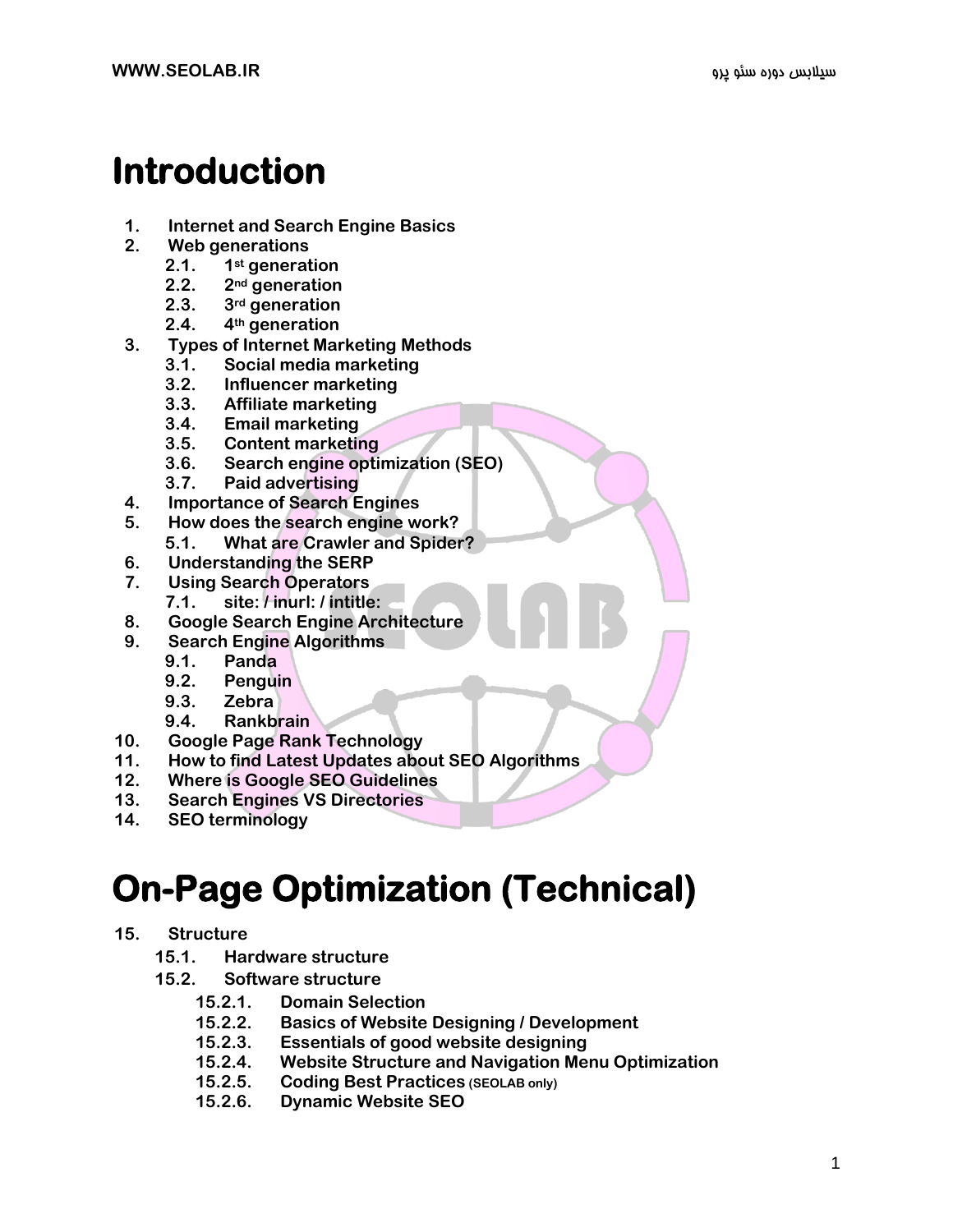- **15.2.7. Difference between Dynamic and Static Sites**
- **15.2.8. SEO for Word press (SEO Plugins)**
- **16. [What are the PDP and PLP pages?](https://drive.google.com/open?id=1iMujINeJYOgVq7mLhoxE67KZ7kd1JNjq2gp8Hd8sDd8)**
- **17. Filename Optimization**
- **18. [URL Structure](https://drive.google.com/open?id=1gmBMCCMeVk66W2HOgph2HK4sR51e_LXYGF2EyctIecQ)**
	- **18.1. What is URL segmentation?**
	- **18.2. Best URL structure**
	- **18.3. URL Rewriting**
	- **18.4. URL Redirecting (301, 302)**
- **19. What is Canonical?**
- **20. What is Cannibalization?**

#### **Performance**

- **21. [Onsite Optimization Basics \(GTMetrix\)](https://drive.google.com/open?id=1zJbC9BTXHXgj11YyEFSln8c4Wf5lbjTcpqgn5RfRD_Q)**
- **22. [Image optimization](https://drive.google.com/open?id=1b_GFeA2PV-TNH22LUFnkwEm6O9q6qFOfSN_v2QqiUTs)**
	- **22.1. How to create a progressive image**
	- **22.2. How to compress image**
- **23. [Server optimization](https://drive.google.com/open?id=18lD2MrXNsz1GUYtPeBF3vjvj8izmQm0k2N4a40FUX8E)**
	- **23.1. Leverage browser caching**
	- **23.2. Gzip**
	- **23.3. Serve scaled image**
- **24. Minify HTML / CSS / js**
- **25. Onsite Optimization Advance (Page speed insight)**
	- **25.1. FCP**
	- **25.2. LCP**
	- **25.3. TTI**
	- **25.4.**
- **26. [Speed up website \(TTFB\)](https://drive.google.com/open?id=1D4T4rQnoo7RODyFYNEuVWddtm2LtlGhuCkVbSbe799w) [\(SEOLAB only\)](https://drive.google.com/open?id=1D4T4rQnoo7RODyFYNEuVWddtm2LtlGhuCkVbSbe799w)**
- **27. Code optimization (PHP) (SEOLAB only)**
- **28. [What is CDN and how to Setup?](https://drive.google.com/open?id=1xuL3ZE7gwW6RkbSGhn9uODjYl7_QVShHxYUop94PTIg) [\(SEOLAB only\)](https://drive.google.com/open?id=1xuL3ZE7gwW6RkbSGhn9uODjYl7_QVShHxYUop94PTIg)**
- **29. [How to read the waterfall?](https://drive.google.com/open?id=1ZCWiIMd7Yqf9XEDnH5Odty4KS7CJ-Yl_JoWs2AKd2oY) [\(SEOLAB only\)](https://drive.google.com/open?id=1ZCWiIMd7Yqf9XEDnH5Odty4KS7CJ-Yl_JoWs2AKd2oY)**
- **30. [What is sitemap and Creating an HTML and XML sitemaps?](https://drive.google.com/open?id=1eHhBu-Z8KNdcgnB_Fnm_Aoh8x8VMzvOk_v_RkrNtTDE)**

#### **Readability**

- **31. HTML Basics for SEO**
- **32. [Title Tag Optimization](https://drive.google.com/open?id=1yguRchoSf-nUWA56C5Qteg7z2h2kJ1OBILKH_1YcNX8)**
- **33. [Meta Tags Optimization](https://drive.google.com/open?id=1rEW3QXTYgx7LT1PLATCGOGRCnIhOFgJB0Z_CMyJKdNM)**
- **34. [HTML Validation using W3C](https://drive.google.com/open?id=13dQvIHSiwKudMOKqbQCnVBw9TR91vQ6AoZfWfZ63XR0)**
- **35. [Iframes / Frames effects on SEO](https://drive.google.com/open?id=1Hv0e-jSmTcAVPsUc2FqxtjuVLm9VII4gzLY_aMKHmx4)**
- **36. HTML5 tags**
	- **36.1. Header**
	- **36.2. Footer**
	- **36.3. Main**
	- **36.4. Aside**
	- **36.5. Article**
	- **36.6. Section**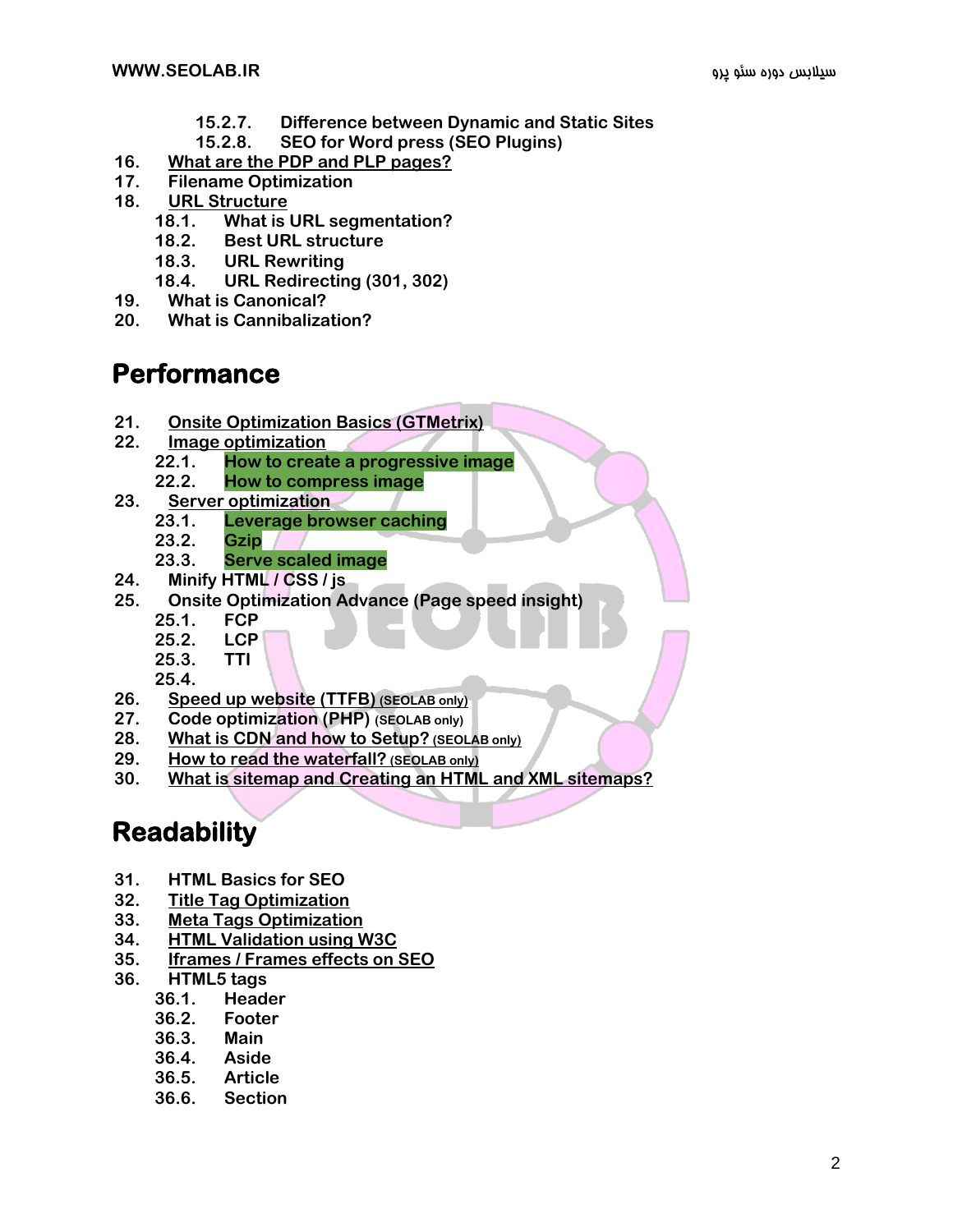- **36.7. Time**
- **36.8. Address**
- **36.9. Summary**
- **36.10. Details**
- **36.11. Figure & Figcaption**
- **37. Creating an HTML and XML sitemaps**
	- **37.1. Create hierarchical sitemap**
- **38. Create an outline for the page**
- **39. Multiple H1 in a page (SEOLAB only)**
- **40. SEO friendly hidden elements (SEOLAB only)**
- **41. Image tag optimization alt tag**
- **42. Structure data**
	- **42.1. Cleansing data**
	- **42.2. Google reach features**

#### **Availability**

- **43. Hosting Selection**
- **44. Server uptime (uptimerobot tool, pingdom tool)**
- **45. [HTTP status code](https://drive.google.com/open?id=10kp7y8TPBQSNqSV-Qz6bMov3jeoxmhNIETKi35QBIHk)**
	- **45.1. 2xx codes**
	- **45.2. 3xx codes**
		- **45.2.1. [Redirect loop &](https://drive.google.com/open?id=1pjlaNqnfD8z24R6d-DduoDC47i8s8ZiJG6uiiPeCa5M) redirect chain**
	- **45.3. 4xx codes**
	- **45.4. 5xx codes**
- **46. [Custom page \(404, 503\)](https://drive.google.com/open?id=1zinTS5r-EoX9W8j1rPsstG6PTQup0XQlNMMiLmcNwks)**
- **47. Creating Robots.txt file**

## **Content Optimization**

- **48. SWOT Analysis of Website**
- **49. Target segmentation & Persona**
- **50. Keyword Research**
- **51. Interview with the business owner**
- **52. Interview with employee**
- **53. Competitor Keywords Analysis**
- **54. Find customer needs**
- **55. Enable site search in google analytic**
- **56. Finding Right Appropriate Keywords.**
- **57. Keyword map**
- **58. Keyword strategy**
- **59. Content strategy**
- **60. Keyword Density Analysis**
- **61. TF.IDF**
- **62. Topic cluster**
- **63. Content structure**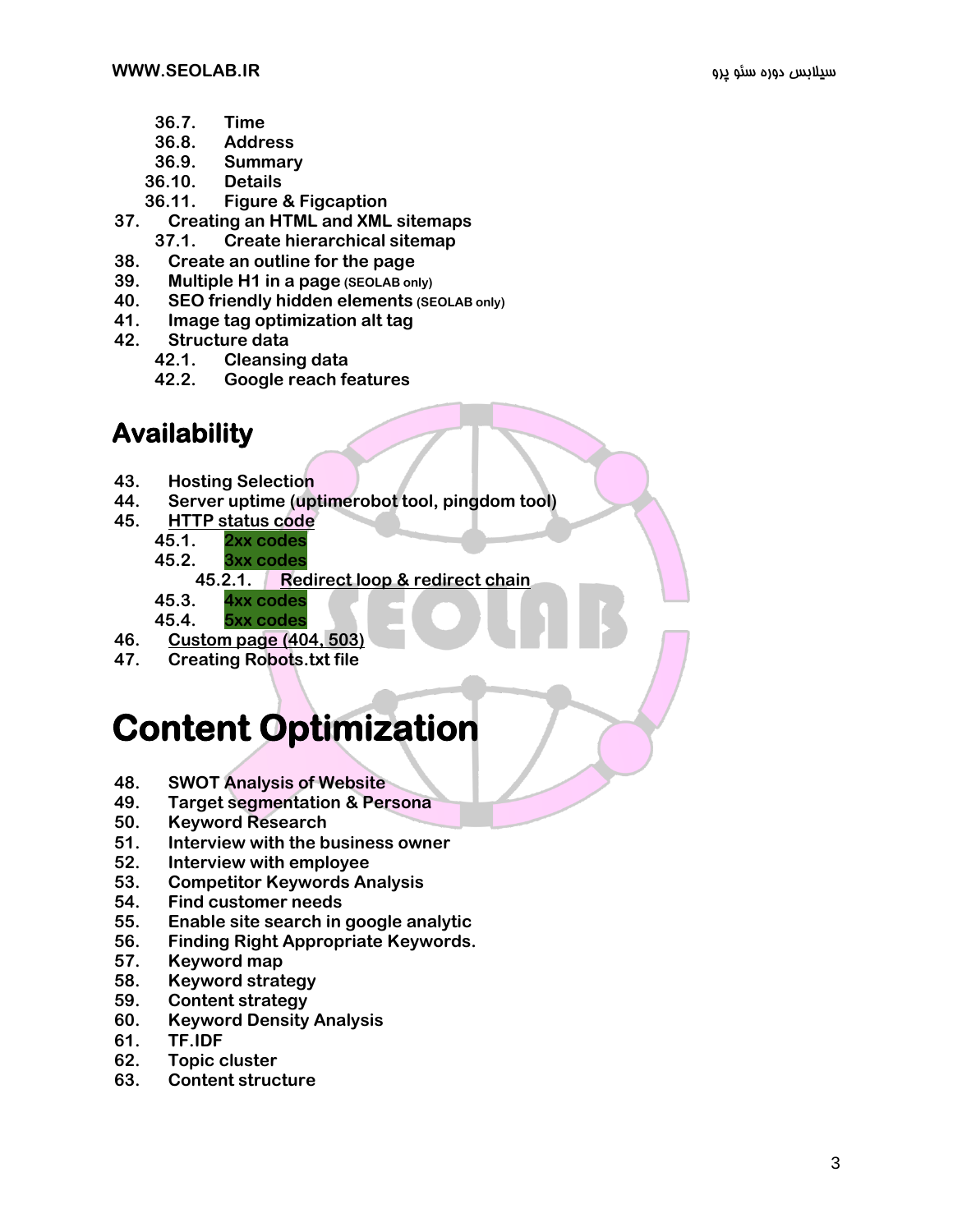## **Off-Page Optimization**

- **64. What are the link, anchor and anchor text**
- **65. Follow / No-follow links**
- **66. Internal Link Strategy**
- **67. Anchor Links Optimization**
- **68. Local Business Listing (Local SEO)**
- **69. Local marketing of websites depending on locations**
- **70. Black Hat / White Hat / Grey Hat SEO**
- **71. Free Links / Paid Links**
- **72. Linking Building Methodology**
- **73. Directory Submission**
- **74. Blog Submission**
- **75. Forums**
- **76. Forum Signatures and Commenting**
- **77. Press Releases**
- **78. [Social Bookmarking](https://drive.google.com/open?id=1gGe5uoRUKv-z3smDHQAl6ixKTcw1i0OS-m0Vwu64efA)**
- **79. Blog Commenting**
- **80. Article Submissions**
- **81. Video Submissions**
- **82. Social Media Optimization Techniques (Basics)**
- **83. RSS Feeds Submissions**
- **84. Tracking the Links and Page Rank**
- **85. Work with MOZPro (SEOLAB only)**
- **86. Work with Ahref**
- **87. SEO power suite (SEOLAB only)\**
- **88. Disavow management (SEOLAB only)**
- **89. Question and Answers**

#### **SEO & Social networks**

- **90. Social Media Optimization (SMO) Training (SEOLAB only)**
- **91. Add social tags**
- **92. Twitter**
- **93. Open graph**
- **94. Developing Marketing Strategies for SMO Training (SEOLAB only)**
- **95. URL Shortening Tools (SEOLAB only)**
- **96. Using Tools and Applications for SMO (SEOLAB only)**
- **97. Social Bookmarking Training (SEOLAB only)**
- **98. Viral Marketing For Youtube (SEOLAB only)**

### **Reports and Management**

#### **99. Google search console**

- **99.1. Get your site working on Search Console**
- **99.2. Manage, monitor, & maintain your site**